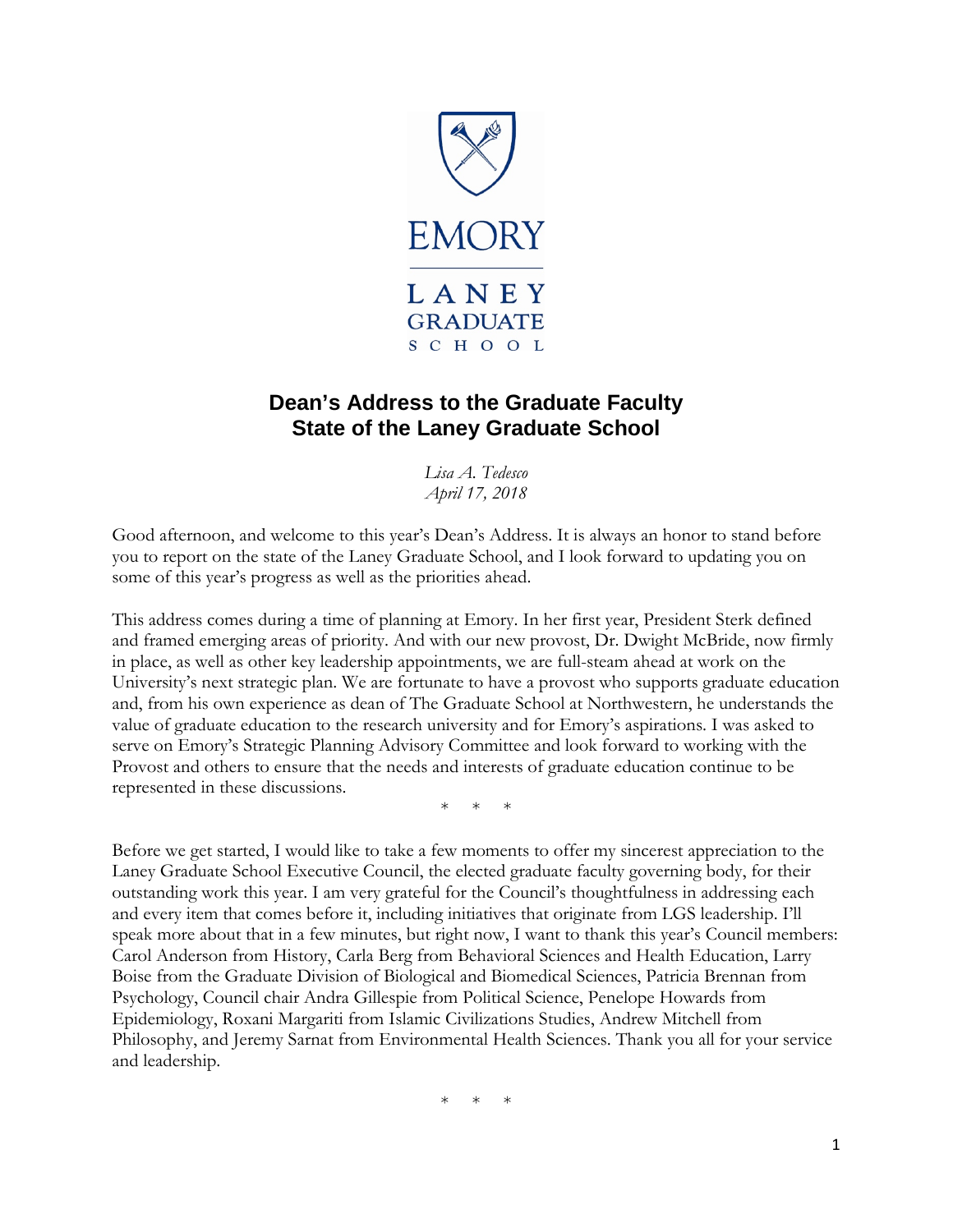Reflecting on the past year, I would like to address some of the ways that we are accomplishing our mission.

# **We continue to focus on efforts to diversify the student body and to foster an environment of inclusion and community.**

First, as I announced in an email last week, I am pleased to share that LGS Interim Associate Director for Diversity and Community Dr. Amanda Marie James has been appointed LGS Chief Diversity Officer and Assistant Dean for Diversity, Inclusion, and Community Engagement. Amanda has done an outstanding job with EDGE programming this year, and she has been a leading voice in our efforts to modernize LGS recruiting and admissions practices for diversity and beyond. I'll speak more about that shortly, but first, I would like to offer a few highlights from her work this year.

We continue to leverage national partnerships to advance our diversity efforts.

- Emory University will soon be officially inducted as a member of the **Edward Alexander Bouchet Graduate Honor Society**, co-founded by Yale and Howard universities. The society is named in honor of Dr. Bouchet, the first African American doctoral recipient in the U.S. and "seeks to develop a network of preeminent scholars who exemplify academic and personal excellence, foster environments of support, and serve as examples of scholarship, leadership, character, service and advocacy for students who have been traditionally underrepresented in the academy." Membership is highly selective and gives our students, alumni and faculty across all disciplines the opportunity to develop professional networks and present research.
- This year, Amanda represented LGS on the selection committees for both the **GEM Consortium and the National Name Exchange**, enhancing our access and ability to review prospective applicants from historically under-represented groups and reach out directly, encouraging application to LGS. We identified several high-achieving prospective students through GEM, and they have been admitted.
- Also this year, Amanda joined the board of the Hispanic Association for Colleges and Universities and is engaged in advocacy on Capitol Hill on matters related to DACA and to securing funding and other support for Hispanic students. The annual conference for HACU will take place in Atlanta this year, and we are seeking opportunities to be visible and engage that growing network.

This summer, we will pilot a new summer scholars program called **LGS Soar or Summer Opportunities for Academic Research**. Six students from historically underrepresented groups will have research opportunities at Emory for 10 weeks. LGS will cover stipend, housing and registration fees for the students. We look forward to welcoming these prospective students and updating you on the pilot results in the coming year. Amanda is eager to provide you with more information for how you can be involved, too.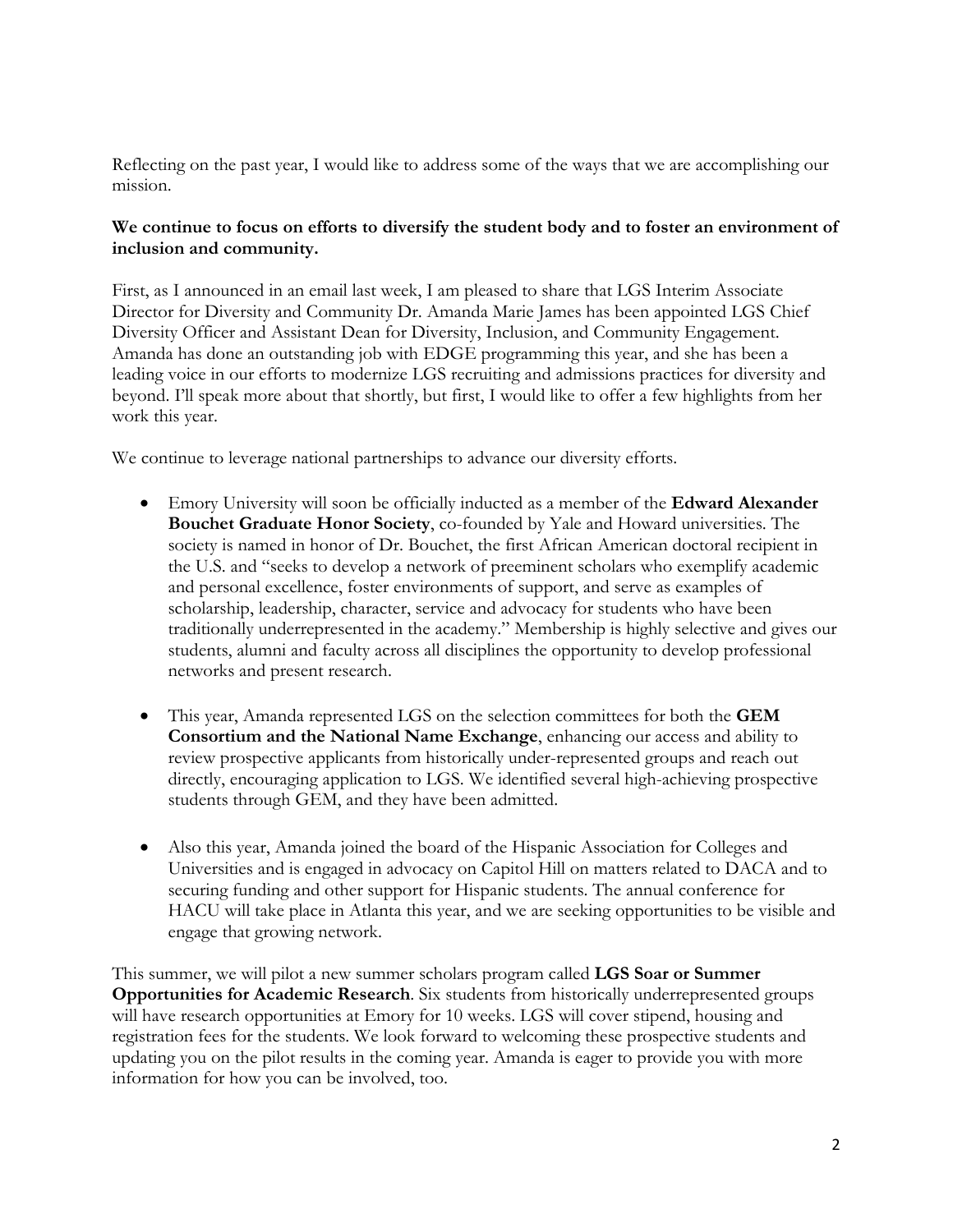Perhaps most significantly, this year we debuted a new and more aggressive approach to our diversity fellowships, the **Centennial Scholars Program.** A number of you are already familiar with the new Centennial Scholars program and process, but for those of you that are not, please allow me to give you a bit of background.

For many years, LGS offered the EGDF or Emory Graduate Diversity Fellowship, and for a while, that program served our needs. Increasingly, however, practices at other universities left the EGDF financially uncompetitive and too inflexible to withstand the very competitive recruitment environment.

We approached the framework for the Centennial Scholars Program knowing several things:

- We needed to respond to those changes in student stipend practices to improve our ability to compete with our peers and bring the best students to Laney.
- We needed flexibility, so that we could both craft offers and/or match those of others in a timely way.
- We needed to increase enrollment of students from historically under-represented groups in higher education.
- And to truly compete and compete successfully, we needed an engaged, highly collaborative partnership between the programs and central LGS leadership.

This admissions cycle, we launched the Centennial Scholars Program. We urged Directors of Graduate Studies, Program Directors and recruiters to tell us about competing offers that students were considering so that we could match or top those offers.

We will be debriefing with programs at this month's DGS meeting and in individual program meetings beyond to learn what worked well about the process and what aspects need improvement for next year. But I am pleased to announce that we successfully recruited more than 25 outstanding students from groups historically underrepresented in doctoral education, with supplements and fellowship designation as Centennial Scholars.

While there is always more work to do, I am proud of the progress we are making. I am also proud to say that the Laney Graduate School continues to be a recognized leader at Emory in the missioncritical goal to add greater diversity.

 $*$  \*

# Consistent with our mission, **we are also preparing our graduates for success through contemporary professional development and career planning resources and programming**.

Again this year, we offered a full range of professional development and career planning programming, from an enhanced [Grant Writing Program](http://gs.emory.edu/professional-development/sharpening-skills/gwp/index.html) schedule to the ever popular Pathways [Beyond the Professoriate](http://gs.emory.edu/professional-development/career-exploration/alumni/pbp.html) series. We added some new resources, such as free subscriptions for LGS students to participate in the [American Association for the Advancement of Science's Career](http://gs.emory.edu/professional-development/aaas.html)  [Development Portal.](http://gs.emory.edu/professional-development/aaas.html) We continued to offer programming with partners such as the Emory Center for Digital Scholarship in emerging areas like the digital humanities. Our English Language Support Program also expanded its professional development efforts for students and faculty by facilitating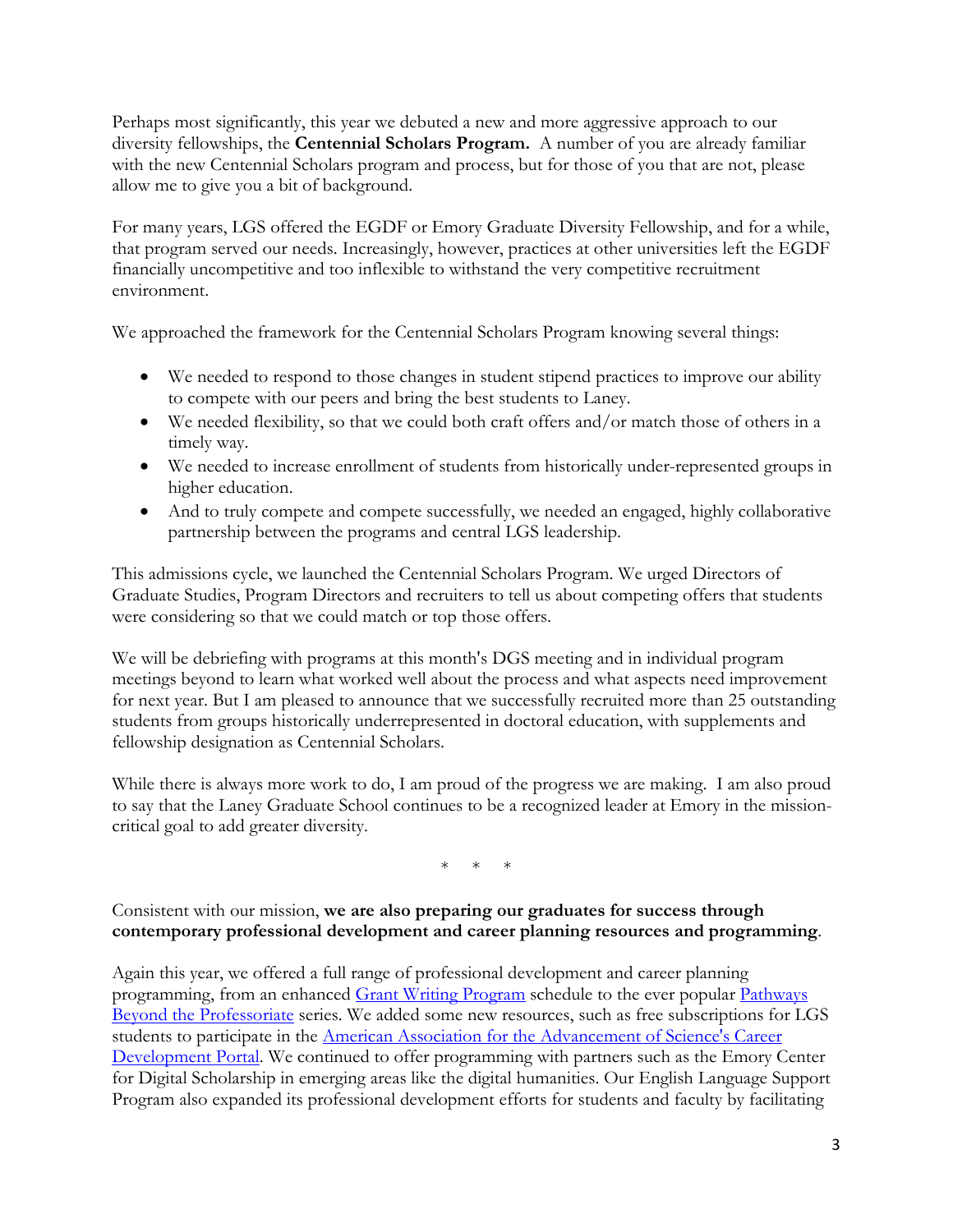workshops in partnership with CFDE, initiating a Peer Writing Group and convening a session at TATTO on strategies for the international teaching assistant as well as a TATTO Extension session on teaching international students.

This year, we also offered and sponsored student-centered programming aimed at improving student ability to communicate their research to broad audiences. I'll speak more about this programming in a few minutes, but first, I want to spend some time discussing some new professional development and career planning initiatives that got underway this year, and one that is coming to an end.

The Laney Graduate School is engaged in two grant-funded projects to help us understand the career pathways of our students and alumni, and, through a student and faculty centered initiative, embed new professional competencies in the curriculum of humanities doctoral training.

This year, Emory University joined 28 other universities selected by the Council of Graduate Schools to participate in the **[PhD Career Pathways for Program Improvement Project](http://cgsnet.org/understanding-career-pathways)**, a national effort to gather data about the careers of PhD students and alumni in the humanities and STEM disciplines.

Funded by the National Science Foundation and the Andrew W. Mellon Foundation, the multiyear project will collect career data via surveys developed by the Council of Graduate Schools in consultation with university leaders, funding agencies, disciplinary societies, researchers, and PhD students and alumni. The surveys will explore what types of careers current doctoral student seek, the career pathways of PhD alumni, and what skills are needed for graduates to be successful in a range of careers.

The PhD Career Pathways project will help us more acutely align Laney's professional development programming with evolving student interests, needs, and career outcomes. The project is an important step in our efforts to identify and understand the professional aspirations and career trajectories of our graduate students and alumni. We already know that our graduates are making valuable contributions in a wide range of careers – now we want to make sure that our programming is responsive to today's job market and that students receive the mentoring they need to be competitive and successful.

The surveys will be administered by Emory's Office of Institutional Research and Effectiveness, and the Council of Graduate Schools will begin releasing aggregate summary data this summer or in the fall term.

In addition to broadening our survey environment, we also want to empower students and faculty to be change-makers in their programs - to innovate and create opportunities that bridge doctoral training and professional development. As I described in the dean's address last year, we want to create a culture of expectation and action – for both faculty and students – that prioritizes content, training and "ownership" for student professional development and career planning as part of the graduate experience.

A step in that direction, this year we launched the **Mellon Humanities PhD Interventions project**. The [Mellon-supported project](http://gs.emory.edu/professional-development/mellon-interventions/index.html) seeks to integrate new elements and experiences into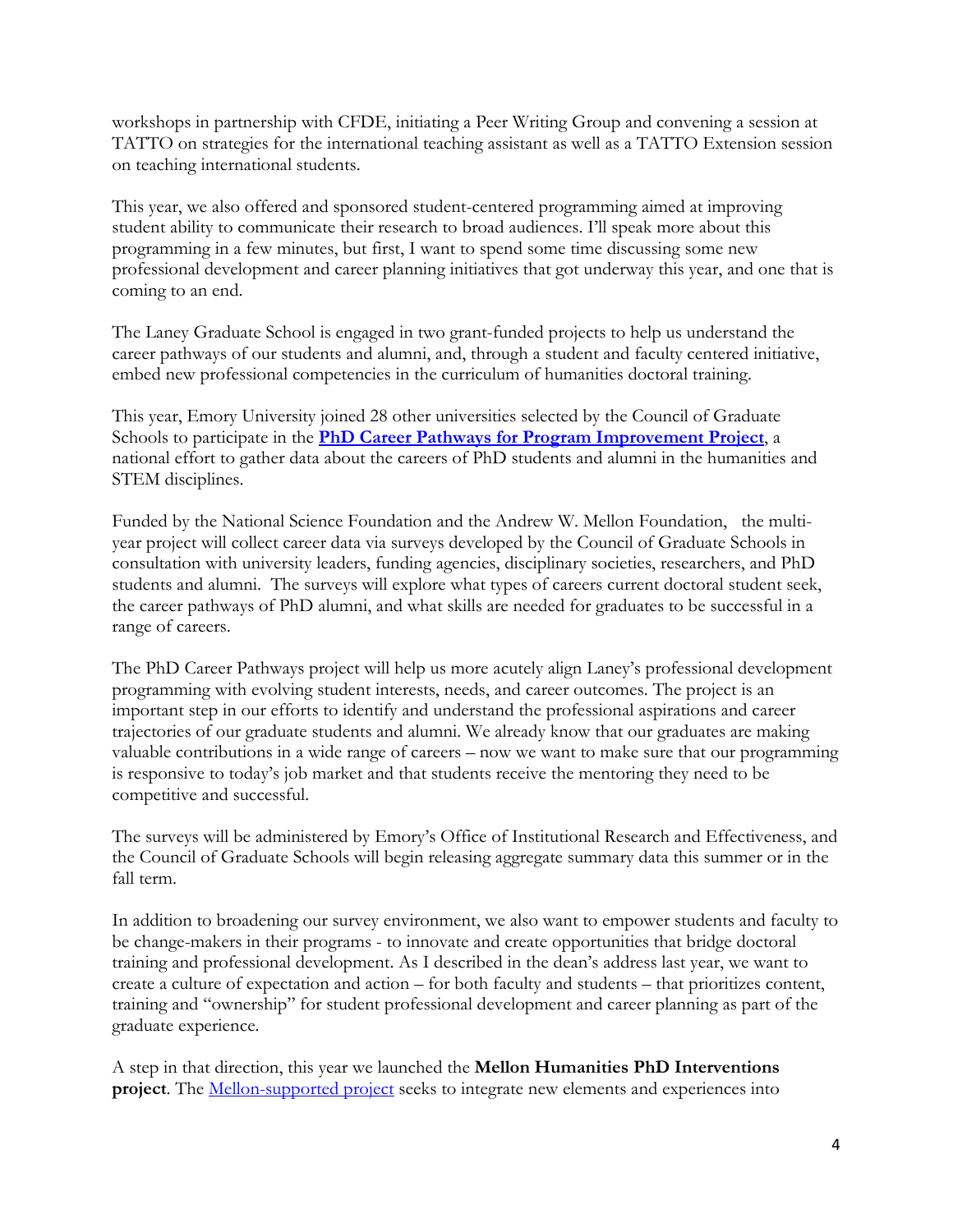humanities doctoral training, and seeks to prepare students to address contemporary problems through forms accessible to the broader public.

The inaugural event of the project took place this past November when we were joined by Dr. Daniel Weiss for an illuminating discussion about his unique career pathway, from his time in one of the Big Four accounting firms, later as an academic and college president and to his work today, as president and CEO of the Metropolitan Museum of Art in New York City.

And, with the guidance of faculty director Dr. Walter Melion, professor of Art History and director of the Fox Center for Humanistic Inquiry, as well as a faculty advisory committee, we shaped and recently announced new project-supported funding opportunities for graduate students, faculty and cross-program proposals.

- Students can apply for PDS awards to explore connections between their research and related work being done on or beyond campus in the public sphere, and to explore nonacademic career pathways for humanists.
- Faculty can apply for course development grants to integrate public scholarship and/or new skill-sets such as digital scholarship and data visualization into existing or new PhD level courses.
- And faculty can also apply for funding to develop innovative, cross-program proposals and receive up to \$10,000 dollars per year for two years, in support of their joint project.

These initial funding opportunities are designed to promote change and innovation from the ground up. Within five years, we expect that significantly more humanities students will have opportunities, within the existing structure of their programs to do several things, including:

- Produce different forms of intellectual work such as web-based exhibits, writing op-eds, developing infographs and assembling lesson plans for non-college settings;
- Gain additional professional competences such as data visualization, budgeting, writing for broad audiences and digital publishing;
- And increase engagement with the public sphere through public scholarship programming and opportunities;

Needless to say, this project is ambitious, but there is already precedent at LGS for this level of engagement.

This year is the final year of **our NIH-funded BEST program**. The BEST program award aimed to develop and promote centralized, contemporary approaches to broaden career-exploration resources and professional development opportunities available to pre-doctoral and postdoctoral scientists and engineers. Essential to this process was a change in the culture and conversations around PhD training to support and encourage preparation for the variety of career opportunities available to PhD graduates. At the outset of the program, we set several goals:

• In the short-term, we wanted to broaden the potential career choices of pre-doctoral and postdoctoral trainees by providing exposure to careers outside of tenure-track academic positions, encouraging self-awareness and enabling preparation for a career path that fits an individual best;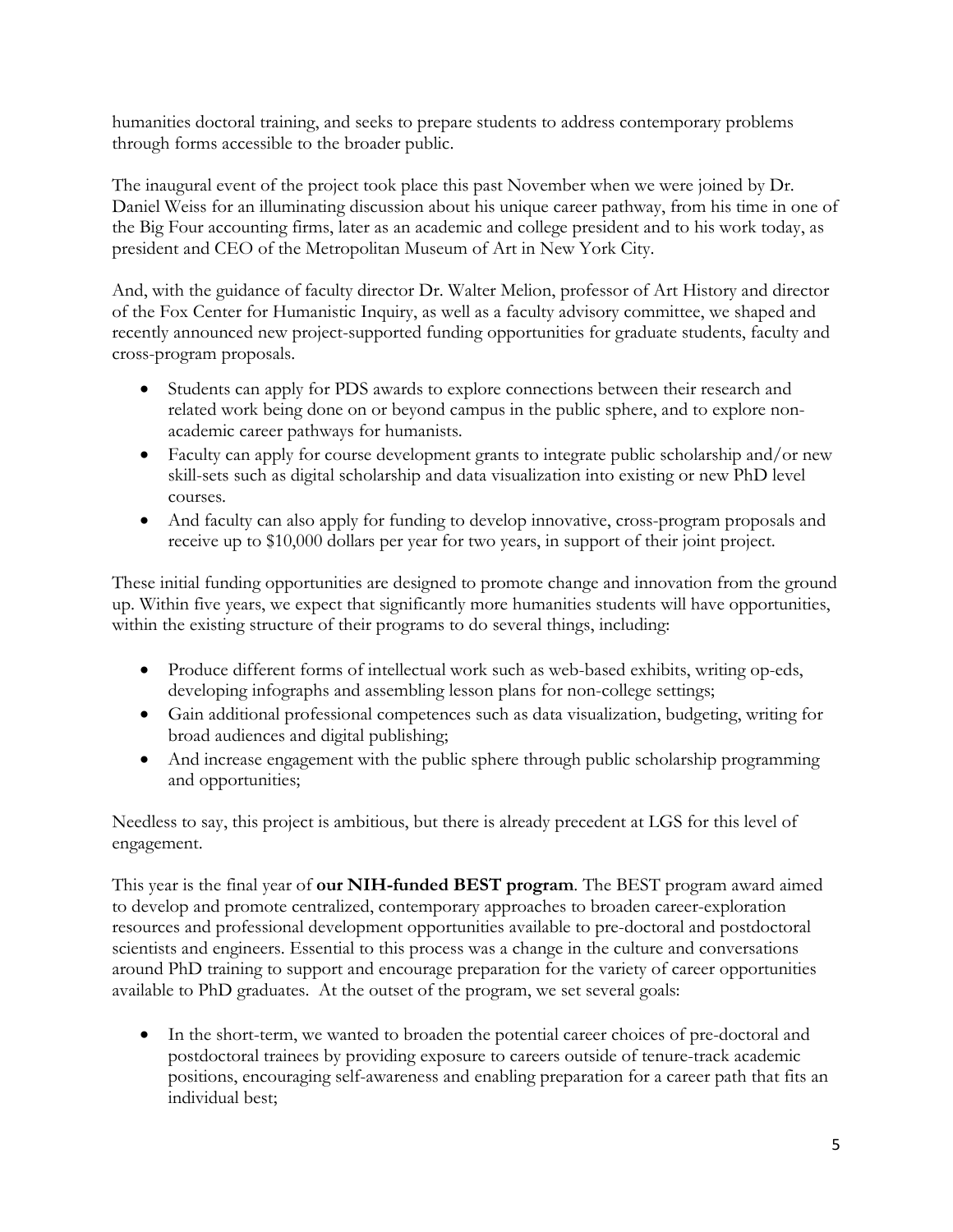- Over the medium term faculty were encouraged to engage more broadly in training predoctoral and postdoctoral candidates, preparing them for broad career options.
- And in the long-term, we wanted to identify best practices developed from this work and disseminate them to other institutions.

To date, 98 trainees have progressed through the program, and more than 65 faculty from across Emory and Georgia Tech have or have had trainees in the program. The program has been an incredible success and a model for experiential learning and career exploration. In the coming year, we will review the lessons learned from BEST and look for ways to incorporate best practices into new programming.

As we continue to grow our professional development programming, it is clear that current LGS staff capacity needs to expand to meet demand. We simply cannot do all that we want to do while still having room to evaluate and assess what is working, where we need more investment, and monitor national trends and emerging innovations in training and resources. We need dedicated leadership to guide our growth strategically and effectively in this area. I am pleased to share that we are engaged in a search for an Assistant Dean for Professional Development and Career Planning. This added capacity will help our programming become even more deliberate and will provide some more time for our Student Affairs team to have greater focus on issues of student progress and student wellbeing.

So far, we have received some outstanding applications, and I look forward to updating you as we get further along in that process.

\* \* \*

### **In line with our mission, we also continue to collaborate with our partners in other schools and units at Emory and beyond to provide broadly based, excellent graduate education that promotes contemporary interdisciplinary graduate education.**

We all know that the complex challenges we face in the world today cannot be understood – and will not be solved – from the confines of a single discipline. To make good on our commitment and responsibility to create, teach and apply knowledge in the service of humanity, we must continue to push the boundaries of graduate education beyond departments, disciplines and schools.

The Laney Graduate School is the *keeper of interdisciplinarity* at Emory. As you heard from Executive Council chair Andra Gillespie, this year the Council reviewed a proposal to develop a Master's program in Biomedical Imaging as well as a letter of intent to form a new master's and doctoral program in Movement Science. Both would draw faculty from Emory College, the School of Medicine and Georgia Tech. The Council also reviewed a full proposal for a new doctoral program in Global Health and Development, again expected to draw a wide range of faculty from Emory College, the Rollins School of Public Health, the School of Medicine, several Emory research centers, the CDC and other international non-profits and health organizations.

Common to all of these requests is demonstrable faculty support and participation from across Emory, and recognition that to in order to gain a competitive advantage in today's graduate research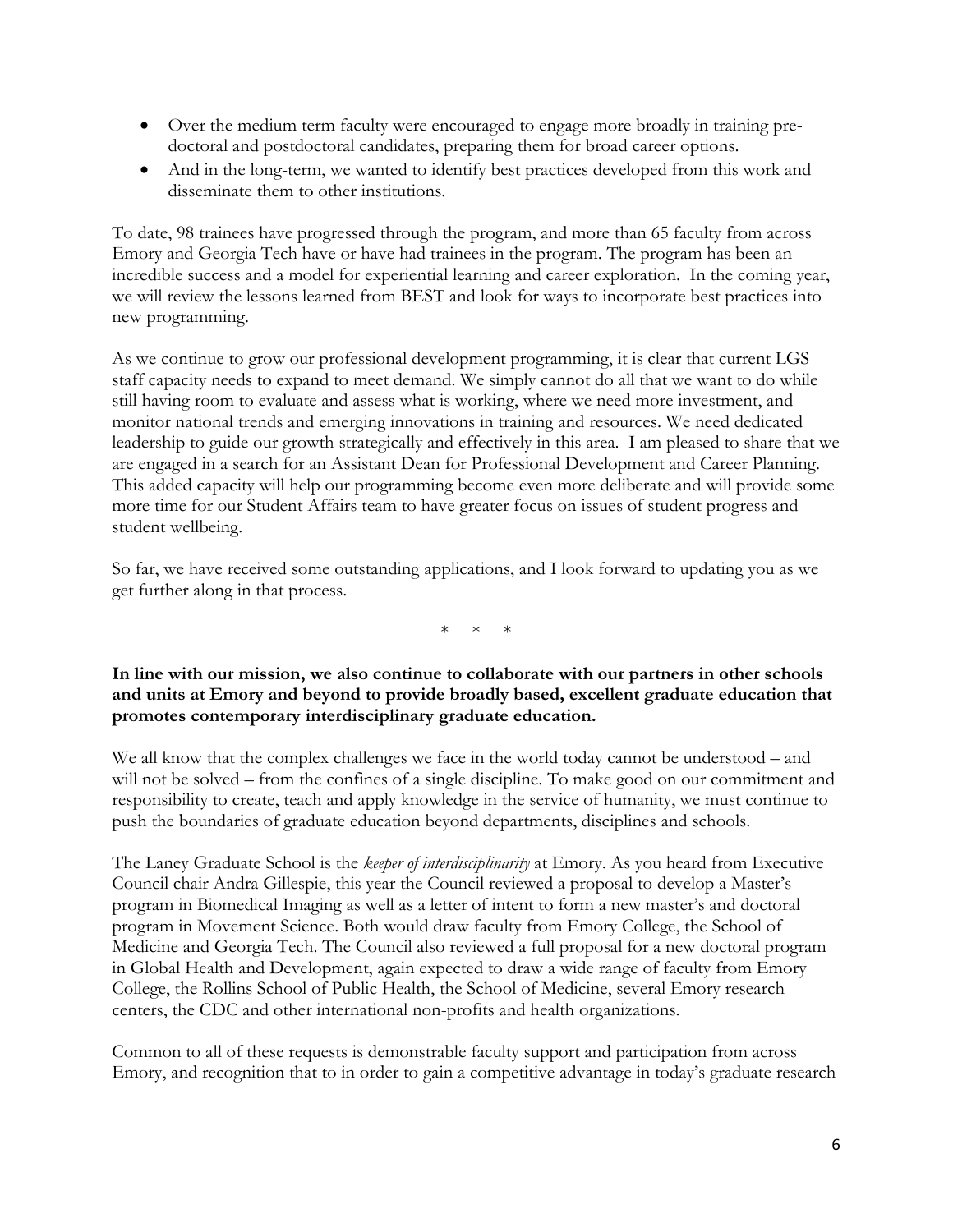and training environment, structural barriers to interdisciplinary research and scholarship must be appreciably reduced, if not reconsidered altogether.

One of our more innovative interdisciplinary approaches to graduate education in recent years is the Luce Foundation supported Communities of Practice project, a one year pilot that concludes this year. The project included international field practicums, but one of the more innovative aspects of the project was the "Global Skills Seminar."

The seminar sought to cross two sets of boundaries that have imposed significant limitations on graduate education and development practice. The first of these is the boundary between the academy and world beyond its borders. The second is the boundary between "utilitarian" approaches to social engagement and approaches that recognize the importance of culture, identity and context for informing people's everyday activities. By bringing together in a single seminar people who work across these boundaries, and by having participants confront and work through the barriers that normally divide them, the members of the seminar sought to develop new epistemologies of practice, new ways of learning and doing. During the fall of 2017, participants returned from abroad and met for a final semester, in a class that was devoted to exploring the implications of their experiences in and out of the classroom for the future of graduate education and development practice.

In this case and others, it is clear that student demand is increasing for interdisciplinary study and public scholarship opportunities. And we see that if the Laney Graduate School is the *keeper of interdisciplinarity*, then you, the graduate faculty, and our graduate students, are its *innovators*. We will look to you for new ideas, new approaches and new training paradigms. I encourage you to be bold, to push back on outdated models of training and push us forward in new directions. We see it happening in the proposals that come before the Executive Council, and I encourage you to keep that going.

 $*$  \*

### **This year was also another great year in our development and alumni relations efforts.**

We continue to increase philanthropic support from private donors and foundations, and we continue to find new points of engagement with alumni whose professional successes are inspirational to our students and emblematic of the great importance of graduate education for the research university.

- This year, we had more than 2,000 engagement points with more than 1,000 alumni and raised nearly \$5 million dollars with several more months left in the fiscal year.
- We have increased the Zebrowitz Award in Biomedical Engineering thanks to a generous gift of \$100,000, and we have a pledged \$1 million dollar estate gift to establish the Martin L. Levin Scholarship for summer training with the Inter-University Consortium for Political and Social Research, a unit within the Institute for Social Research at the University of Michigan.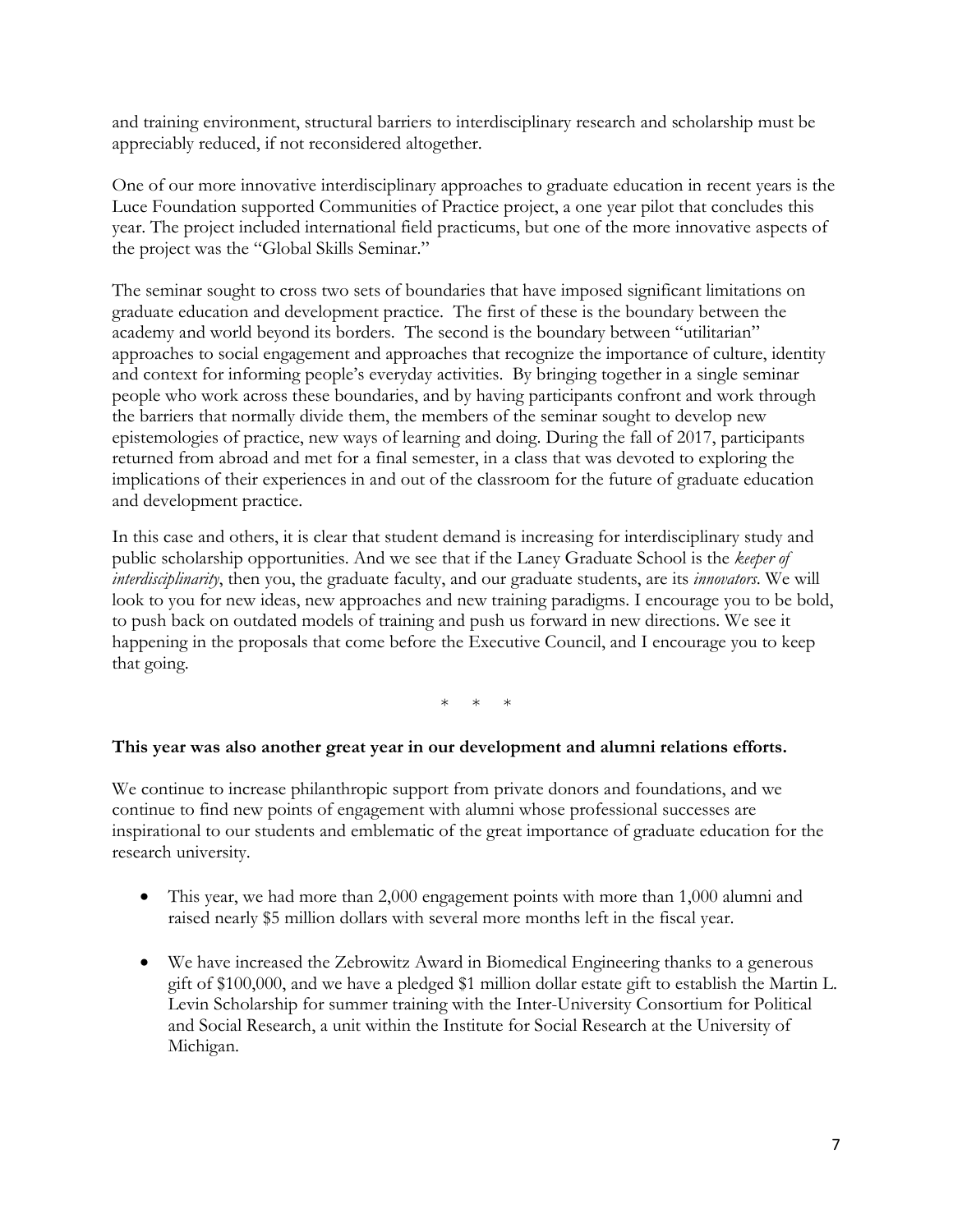- The Robert Tyre Jones Trust of New York gifted the entirety of its \$2.5 million dollar fund to the Jones Scholarship Fund in the Laney Graduate School, and we also received a pledged estate gift in the amount of \$700,000 dollars to support the Bobby Jones Program.
- A gift from Dr. Tom Macek, a 2000 graduate of the Molecular and Systems Pharmacology program, supports the MSP program with an award in honor of Dr. Ray Dingledine. And generous contributions have been made to create the Wilkinson Award in the Graduate Division of Biological and Biomedical Sciences, to honor former director Keith Wilkinson.
- The Allison Gilmore Fund was also created with gifts from graduates of the Business PhD Program to honor the extraordinary work of long-time graduate program administrator Allison Gilmore.
- With a generous gift from the Frost Foundation, this year we will expand the Mellon [Graduate Teaching Fellowship](http://gs.emory.edu/professional-development/fellowships/mgtf.html) to include the University of New Mexico: one scholar will be supported by Mellon funding and a second will be supported by Frost funding. We are excited to see what this opportunity brings and are also pleased to share that our fellowship liaison at UNM will be Dr. Manuel Montoya, an alum of the Laney Graduate School and Associate Professor of Global Structures and International Management at the University of New Mexico's Anderson School of Management. Dr. Kate Cartwright, Assistant Professor in the School of Public Administration at the University of New Mexico, will also work with the new MGTF recipients. Kate is also an LGS alum as well as a former MGTF recipient. Our LGS students will have plenty of support during their fellowship year.
- And finally, a few short weeks ago, LGS and East Lake Golf Club hosted the 2<sup>nd</sup> Annual Jones Legacy Golf Tournament. The tournament sold out all 72 playing spots, generating \$108,000 dollars in player support. We also had 6 corporate sponsors this year, up from 4 the year before.

As always, we ask that you keep us abreast of alumni successes so we can reach out and find creative ways to engage them in graduate education at Emory. And if you, your colleagues or your students want to learn more about our alumni relations efforts, or if you need support or have ideas about how to increase alumni engagement, please do reach out to our Development and Alumni Relations team. Katie Busch and Robin Harpak are always eager and ready to help, and I am happy to help as well.

 $\ast$ 

I would like to spend some of our remaining time on **priorities and programming we see on the horizon**.

Our highest immediate priority is stipend levels. Last year, we were able to move all remaining students to 12 months of stipend support. That was an important goal that took several years to realize. Our next goal is to raise the base stipend. Raising the base stipend level will help us be more competitive against our peers in recruiting top students. And improving the stipend level will provide current students with support that is above the estimated cost of living in Atlanta. We want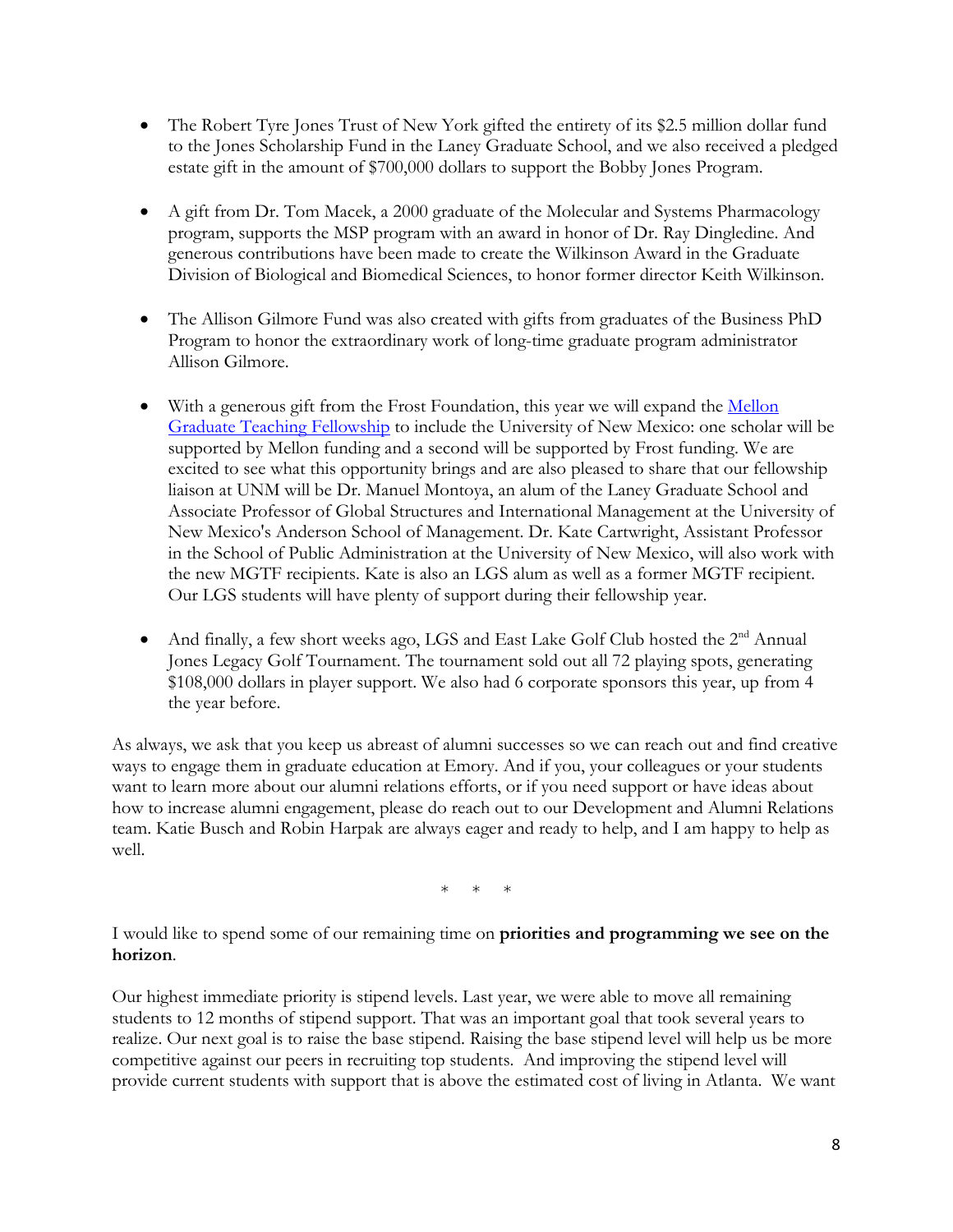to do this as soon as we possibly can, and we have a great partner in Provost McBride who is as committed to this as we are. Our team is working hard to see what is possible and how soon.

We also want to continue to enhance our professional development and career planning programming. As I told you earlier, we are administering surveys to better understand student needs and career pathways, and we are searching for an Assistant Dean for Professional Development to add important capacity.

Another priority is to do more to support student storytelling and communications skills. In our advocacy efforts related to the Tax Cuts and Jobs Act, we learned that student voices and stories are one of our strongest tools in relaying the importance of the research university and the graduate project to the public and to government leaders. Throughout the legislative process, Emory's Office of Communications and Public Affairs worked with us to connect graduate students to local and national media outlets, to Congressional representatives, and to local stakeholders with influence in Washington. There is no doubt that their stories made a transformative difference in those discussions and deliberations.

Students are eager to keep those discussions going. This spring, LGS sponsored an Atlanta workshop of the national ComSciCon program. ComSciCon is a workshop series organized by graduate students, for graduate students, focused on science communication skills. Anzar Abbas, an LGS doctoral student in Neuroscience, worked in partnership with graduate students at Georgia Tech to host a ComSciCon in Atlanta, which drew students from across the southeast.

This spring, we also hosted BME Lightning Talks where Biomedical Engineering faculty and students gave short presentations about their research to a professionally diverse audience at the Ansley Golf Club. The evening was hosted by one of our donors, and we plan to adapt this model to other disciplines and divisions, taking it to other settings.

And, of course, two weeks ago we hosted the annual 3MT competition, which challenges graduate students to present their research to a non-specialist judging panel in three minutes or less using only one slide. I will play the winning presentation in just a few moments.

The bottom line is that students who can communicate their research to a range of audiences make a difference. This is an area where you will see more LGS investment, including increased investment in LGS staff capacity to help tell those stories.

Before I move to close, I would also like to tell you about one more area of priority for next year. In 2019, the Laney Graduate School will celebrate its centennial. Our team is well underway in planning, and we are working on a yearlong schedule of programming that will include partner units across Emory – even our celebrations will be interdisciplinary, so to speak.

While celebration is in order, and we will certainly do plenty of that, the anniversary is also an opportunity to consider our aspirations and the bigger questions that higher education is being asked, such as:

- What is the role of the research university in contemporary society?
- What is the university of the future?